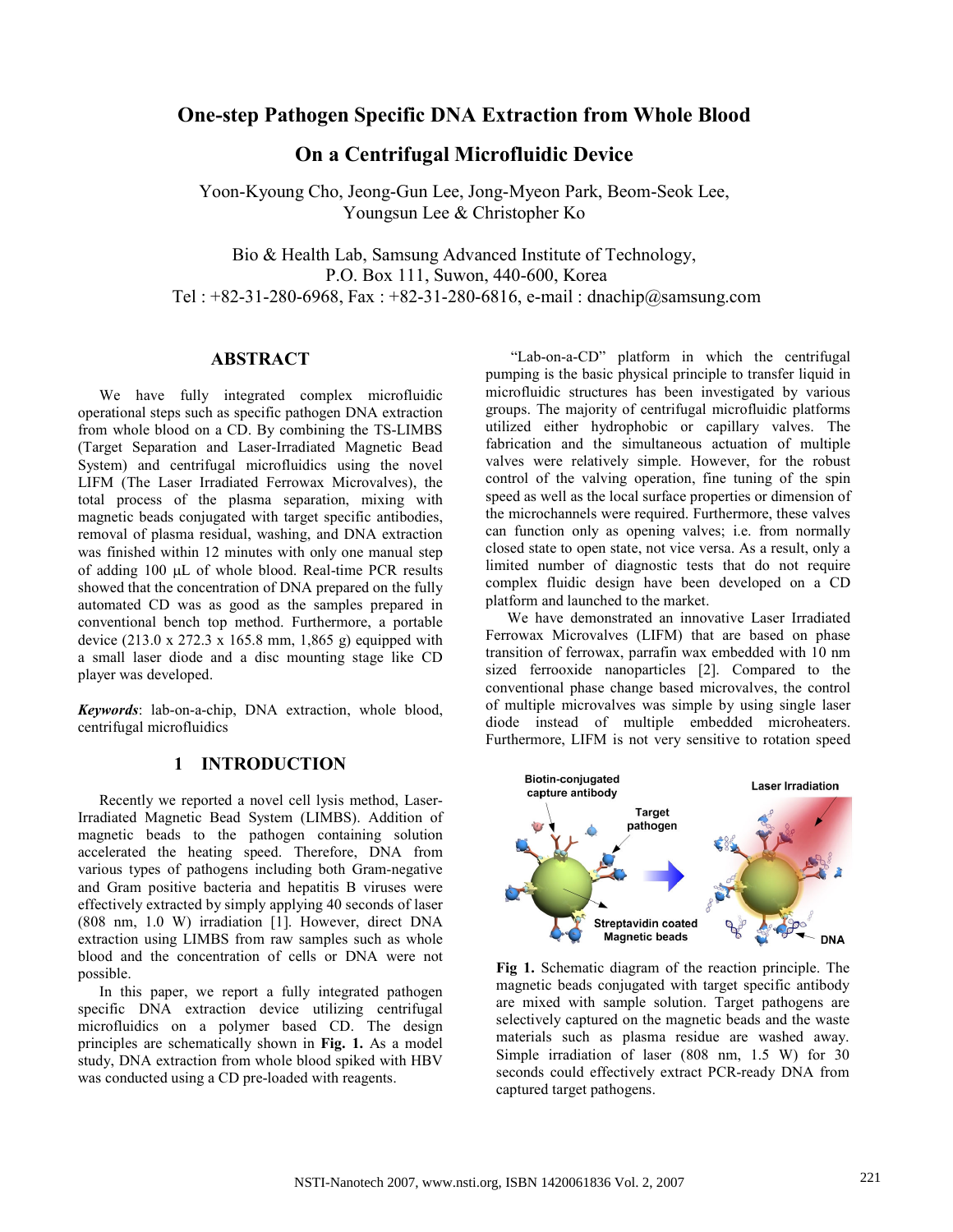

Fig 2 (A) A photo image of the portable device to operate a Lab-On-a-Disc for rapid DNA extraction from whole blood using Laser-Irradiated Magnetic Bead System (LIMBS). Single laser diode was used not only to operate multiple Laser Irradiated Ferrowax Microvalves (LIFM) but also to extract DNA from pathogens. (B) Schematic diagram showing the inside of the portable Lab-on-a-Disc system. A laser diode is mounted on a linear geared step motor. A permanent magnet is located on the other linear geared step motor located under the CD mounting stage. High speed step motor is used to run the spin program.

or surface properties. Both Normally Closed (NC) – LIFM and Normally Opened (NO) – LIFM were demonstrated and various fluidic functions such as valving, metering, mixing, and distribution were demonstrated using centrifugal microfluidic pumping.

In this report, single laser diode was used for dual purposes; for the multiple LIFM control as well as for the cell lysis. Because the laser beam is effectivley absorbed on magnetic beads or ferrooxide nanoparticles and the heat is generated very rapidly, both response times to extract DNA from pathogens and to operate microvalves were dramatically reduced. Furthermore, a hand-held type sample preparation device was developed as shown in Fig. 2.

### 2 MATERIALS AND METHODS

### 2.1 Instrumentation

As shown in Fig. 2, a hand-held type sample preparation device was fabricated using high power laser diode (BS808T2000C-MOUNT, Best-Sources Industry (HK) Co., Ltd, China) and high speed step motor (19TM-J802, Minebea Co., Ltd). The energy source of the device is 6 lithium ion battery pack (3.6 V 2200 mAh, LG 18650, LG CHEM, Korea). A microprocessor (PIC16F74, Microchip Technology. Inc.USA) and a main control board (Analog Research System, Korea) are used to regulate laser power, high speed step motor, and linear geared step motor for the positioning of the laser diode and permanent magnet. Spin program can be downloaded from PC and stored in EEPROM of the device via RS-232 communication.

As shown in Fig. 3, the CD is made of polycarbonate (PC) plates bonded with a double sided adhesive tape (Flexmount DFM 200 Clear V-95 150 POLY H-9 V-95 4, FLEXcon Inc., MA, USA). The inlet holes and microfluidic layouts were produced by conventional CNC machine (computer-controlled machine, Sirius 550, Hwacheon Inc. Seoul Korea). Each CD has three identical DNA extraction units.

## 2.2 Target specific pathogen concentration and DNA extraction using laser irradiation

The DNA extraction process is composed of plasma separation, mixing with magnetic beads conjugated with target specific antibodies, washing the magnetic beads, and lysis using laser irradiation. HBV solution  $(3 \times 10^6$ copies  $mL^{-1}$ ) is spiked in human whole blood with the volume ratio of 1:2. The final HBV concentration of the sample was  $10^4 \sim 10^6$  copies mL<sup>-1</sup>. The detailed procedure of the antibody conjugation and real-time PCR is described elsewhere [3].

## 3 RESULTS AND DISCUSSION

### 3.1 CD design & spin program

As shown in Fig. 3C, a microfluidic layout was designed to fully integrate the TS-LIMBS method on a CD. The CCD image as shown in Fig. 3D was obtained during the rotation using the CCD camera and strobe light.

The total process of plasma separation, mixing with magnetic beads conjugated with target specific antibodies, removal of plasma residual, washing, and DNA extraction were automatically controlled by custom-designed software and takes less than 12 minutes. The detailed spinning program with captured images is discussed elsewhere [3].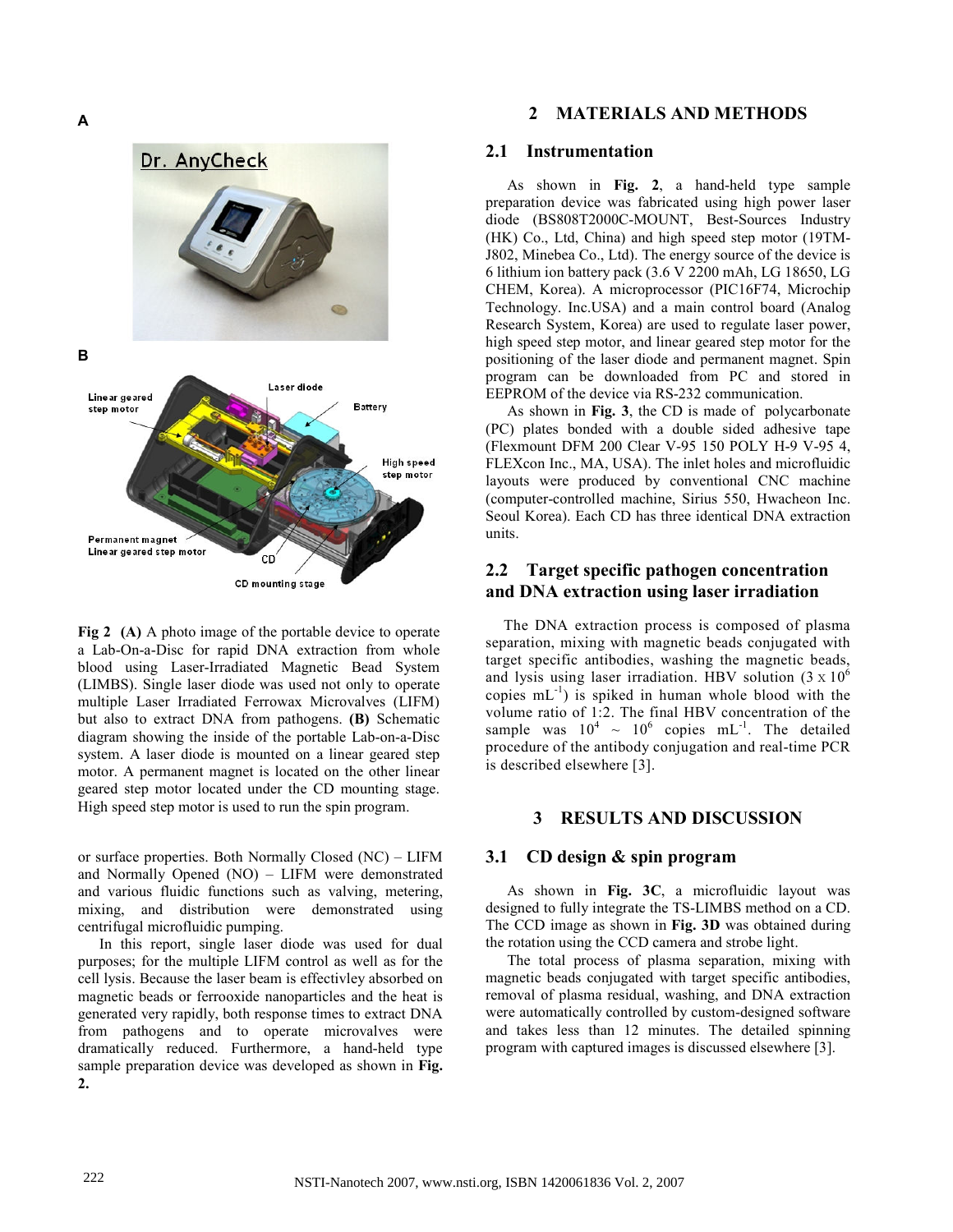

Fig. 3 Schematic diagram of the CD fabrication and microfluidic layout. The DNA extraction CD is composed of 3 parts; top and bottom parts are made of polycarbonate (PC) plates and bonded by a double sided adhesive tape. Schematic diagram  $(A)$  and photo image  $(B)$  of the fully assembled CD. The black spots in the photo image (B) are LIFM (C) CD design showing the detailed microfluidic layout and functions. The number indicates the order of the LIFM operation. (D) CCD images captured during the magnetic beads capture step before the cell lysis.

## 3.2 Control of magnetic beads on a rotating CD using a magnet moving rail

Though various biological assays have been tried on a CD platform, it is the first trial to integrate magnetic beads based assay on a CD platform. In order to control the position of the magnetic beads on a rotating CD, the following magnet moving rail system has been developed.

In order to control the location of the magnetic beads on a rotating CD, two permanent magnet (Nd-Fe-B Magnet, JungWoo, Korea) were used. One magnet was inserted on a magnet moving railroad attached on the bottom of the CD. The other magnet was fixed on the CD mounting stage and the position could be controlled by using a linear geared step motor. Both magnets were aligned to be attractive.

Depending on the direction and spin speed and the position of the magnet at the bottom, the location of the magnet inserted on the CD could be determined. For example, when the CD is rotated with a spin speed of 3 Hz to the clockwise direction, the magnet moves to the counter clokwise direction and stays at the position A as schematically shown in Fig. 5A. When the spin speed increased to 8 Hz, the magnet moves to the position B. On the other hand, if the CD spins to the counter clockwise direction with the spin speed of 8 Hz, the magnet moves to the position C and if the spin speed is larger than 10 Hz, the centrifugal force wins over the magnetic force and thus the magnet moves to the position D.

At small spin speed, the magnet inserted on a rotating CD is moved to the position where the bottom magnet is located; the magnetic force is larger than the centrifugal force. However, if the spin speed is fast and the direction of the spin is clockwise, the magnet moves to the direction of counter clockwise due to the inertia force, vise versa. If the spin speeds are too fast, i.e. the centrifugal force is larger than the magnetic force, the magnet moves to the radial direction to the end of the magnet moving railroad. Using this mechanism of force balance between the magnetic force and centrifugal force, the location of the magnet on a rotating CD could be controlled. In order to further investigate the force balance between the magnetic force and the centrifugal force, we have calculated the magnetic force using a commercial numerical simulation package CFD-ACE+ (ESI Group). As shown in Fig. 5B, depending on the rotation speed and the vertical distance between magnets, the equilibrium horizontal distance between magnets could be determined.

### 3.3 Virus concentration and DNA extraction

The DNA preparation efficiency of our TS-LIMBS was compared with a commercial kit (Qiagen, QIAamp MinElute virus vacuum kit, 57714). The MinElute virus vaccum kit requires 500 µL of serum or plasma sample and takes over one hour with many manual steps of adding various buffers. Our TS-LIMBS method uses only 30 µL of serum or plasma sample and takes 12 minutes with only one step.

As shown Fig. 6, the real time PCR results prepared by the proposed TS-LIMBS method were at least as good as